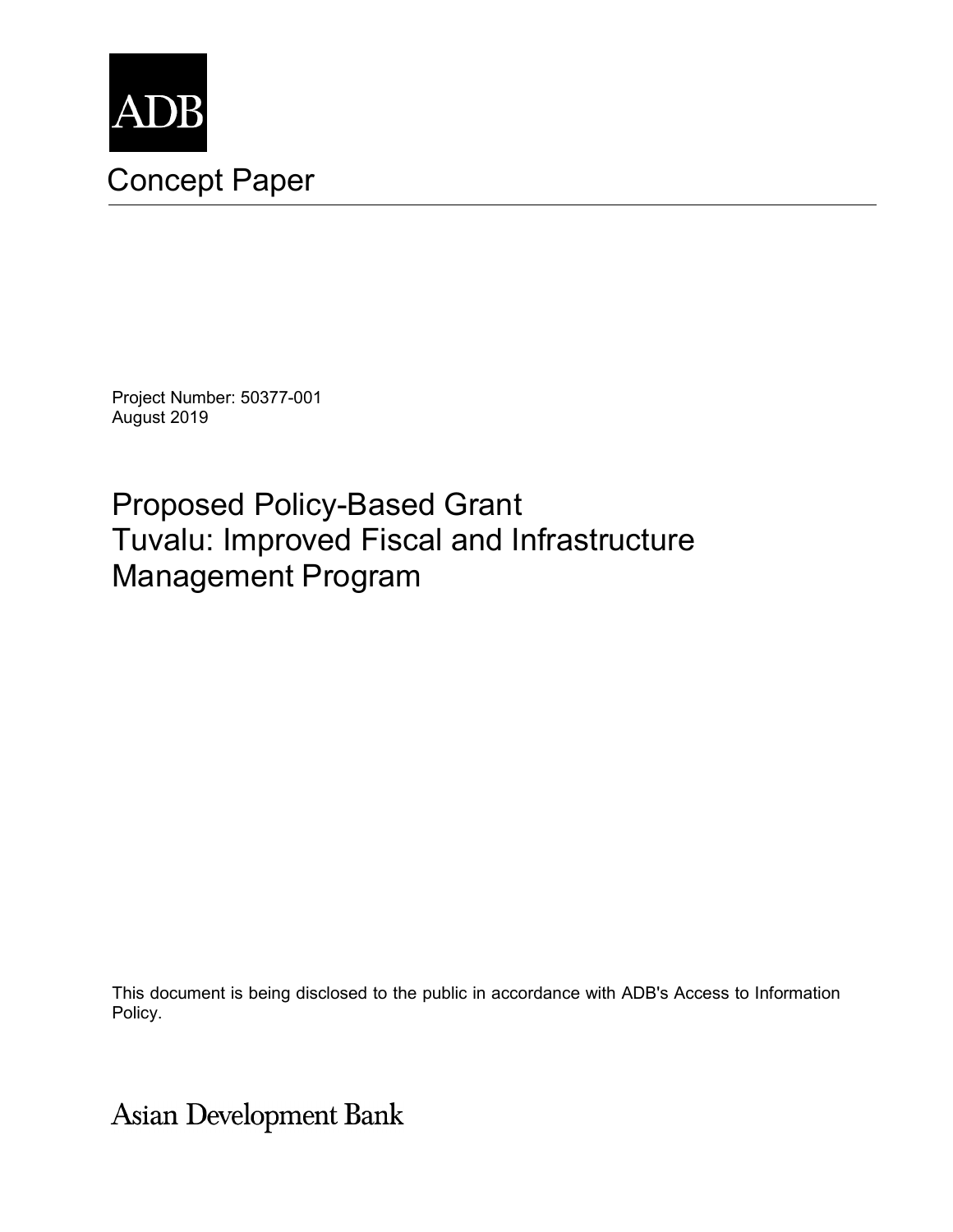## **CURRENCY EQUIVALENTS**

(as of 11 August 2019)

| Currency unit | $-$ | Australian dollar (A\$) |
|---------------|-----|-------------------------|
| A\$1.00       | $=$ | \$0.6786                |
| \$1.00        | $=$ | A\$1.4736               |

#### **ABBREVIATIONS**

| ADB        | <b>Asian Development Bank</b>       |
|------------|-------------------------------------|
| <b>CIF</b> | <b>Consolidated Investment Fund</b> |
| <b>GDP</b> | gross domestic product              |
| <b>IMF</b> | <b>International Monetary Fund</b>  |
| <b>PFM</b> | public financial management         |
| <b>PRM</b> | policy reform matrix                |
| TA         | technical assistance                |
| TTF        | <b>Tuvalu Trust Fund</b>            |
|            |                                     |

#### **NOTE**

In this report, "\$" refers to United States dollars unless otherwise stated

| <b>Vice-President</b><br><b>Director General</b><br><b>Regional Director</b> | Ahmed M. Saeed, Vice President, Operations 2<br>Ma. Carmela Locsin, Pacific Department (PARD)<br>Masayuki Tachiiri, Pacific Subregional Office, PARD                                                                                                                     |
|------------------------------------------------------------------------------|--------------------------------------------------------------------------------------------------------------------------------------------------------------------------------------------------------------------------------------------------------------------------|
| <b>Team leaders</b><br><b>Team members</b>                                   | S. Beatrice Olsson, Country Coordination Officer, PARD<br>Ananya Basu, Principal Economist, PARD<br>Lily-Anne Homasi, Senior Economics Officer, PARD<br>Douglas Perkins, Principal Counsel, Office of the General Counsel<br>Leba Sovea, Senior Programs Assistant, PARD |
| Peer reviewer                                                                | Hanif A. Rahemtulla, Governance Thematic Group, Sustainable<br>Development and Climate Change Department                                                                                                                                                                 |

In preparing any country program or strategy, financing any project, or by making any designation of or reference to a particular territory or geographic area in this document, the Asian Development Bank does not intend to make any judgments as to the legal or other status of any territory or area.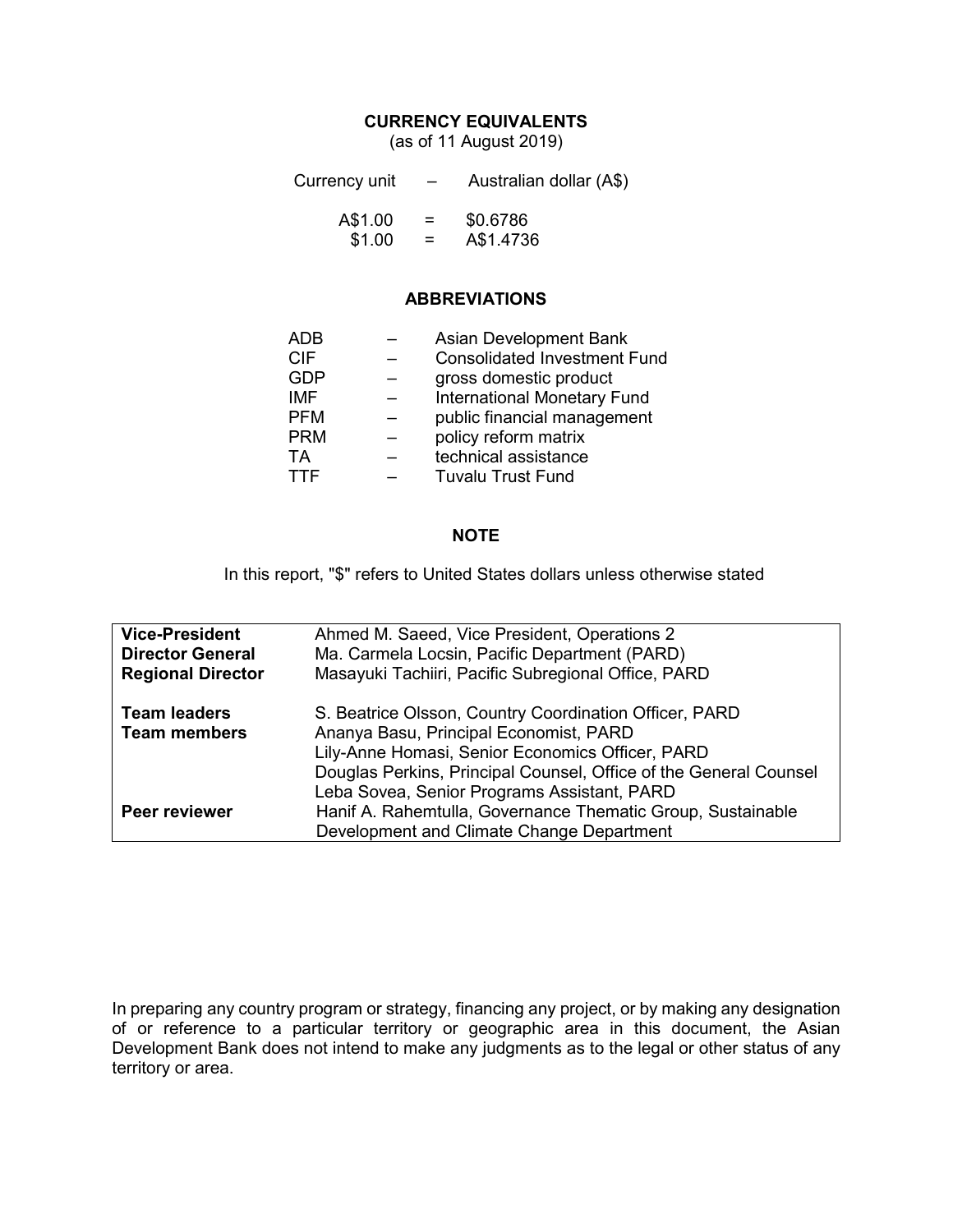## **CONTENTS**

## PROGRAM AT A GLANCE

| I.                     | THE PROPOSAL                                                                              |                                                                                                                                                                                                          |                               |
|------------------------|-------------------------------------------------------------------------------------------|----------------------------------------------------------------------------------------------------------------------------------------------------------------------------------------------------------|-------------------------------|
| ΙΙ.                    | PROGRAM AND RATIONALE                                                                     |                                                                                                                                                                                                          |                               |
|                        | А.<br>В.<br>C.<br>D.<br>Е.                                                                | <b>Background and Development Constraints</b><br>Policy Reform and ADB's Value Addition<br>Impacts of the Reform<br>Development Financing Needs and Budget Support<br><b>Implementation Arrangements</b> | 2<br>4<br>4<br>$\overline{4}$ |
| III.                   |                                                                                           | DUE DILIGENCE REQUIRED                                                                                                                                                                                   | 5                             |
| IV.<br>PROCESSING PLAN |                                                                                           | 5                                                                                                                                                                                                        |                               |
|                        | А.<br><b>B.</b><br>C.                                                                     | <b>Risk Categorization</b><br><b>Resource Requirements</b><br><b>Processing Schedule</b>                                                                                                                 | 5<br>5<br>5                   |
| V.                     |                                                                                           | <b>KEY ISSUES</b>                                                                                                                                                                                        | 5                             |
| <b>APPENDIXES</b>      |                                                                                           |                                                                                                                                                                                                          |                               |
| 1.<br>2.<br>3.         | Design and Monitoring Framework<br><b>Problem Tree</b><br><b>List of Linked Documents</b> |                                                                                                                                                                                                          | 6<br>8<br>9                   |

# **Page**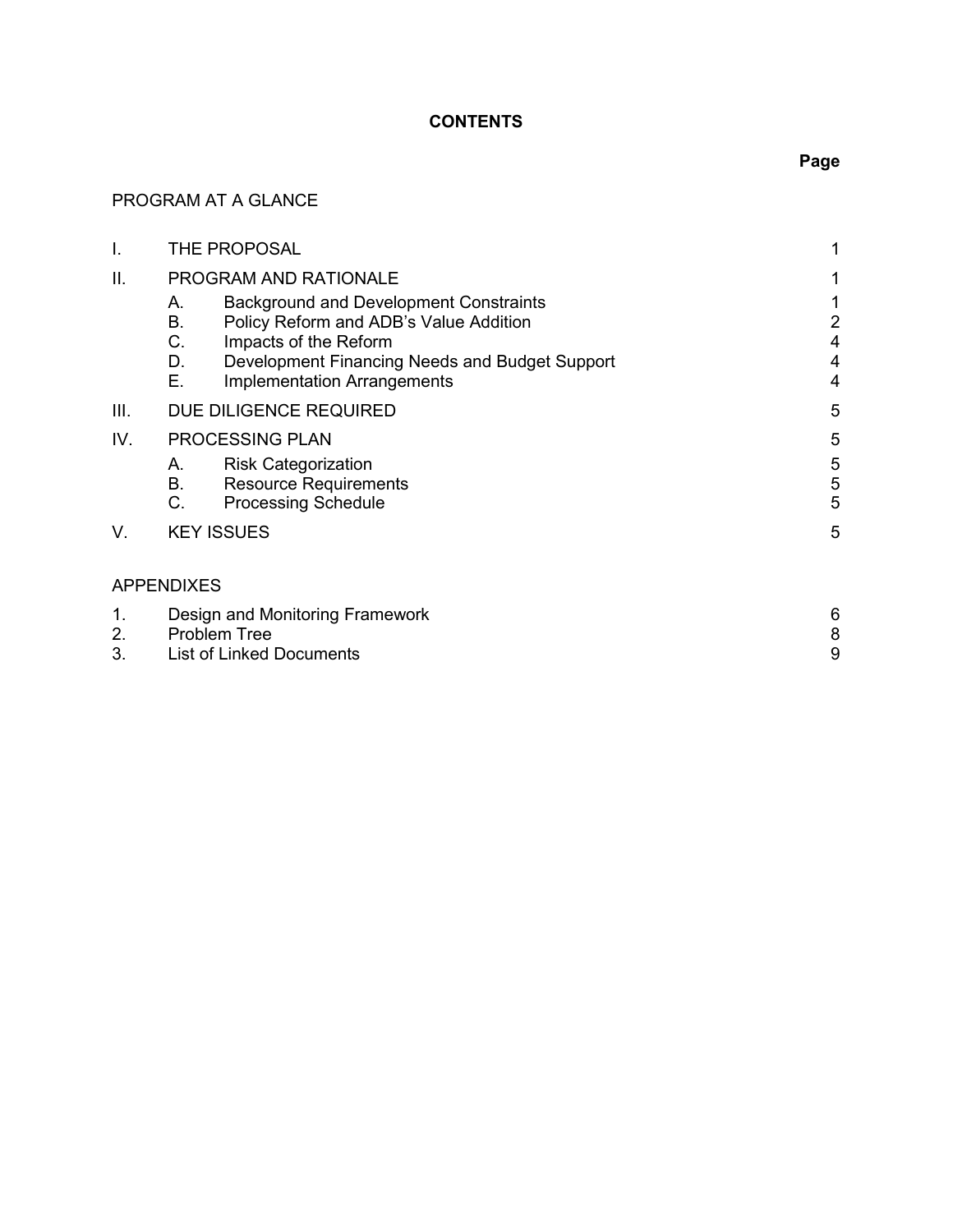## **PROJECT AT A GLANCE**

| 1. | <b>Basic Data</b>                                 |                                                                  |                                        | Project Number: 50377-001         |     |
|----|---------------------------------------------------|------------------------------------------------------------------|----------------------------------------|-----------------------------------|-----|
|    | <b>Project Name</b>                               | Improved Fiscal and Infrastructure Management                    | <b>Department</b>                      | PARD/SPSO                         |     |
|    |                                                   | Program                                                          | /Division                              |                                   |     |
|    | <b>Country</b>                                    | Tuvalu                                                           | <b>Executing Agency</b>                | Ministry of Finance and           |     |
|    | <b>Borrower</b>                                   | Ministry of Finance                                              |                                        | Economic                          |     |
|    |                                                   |                                                                  |                                        | Development                       |     |
|    | <b>Country Economic</b>                           | https://www.adb.org/Documents/LinkedDocs/?id=5037<br>7-001-CEI   |                                        |                                   |     |
|    | <b>Indicators</b><br><b>Portfolio at a Glance</b> | https://www.adb.org/Documents/LinkedDocs/?id=5037                |                                        |                                   |     |
|    |                                                   | 7-001-PortAtaGlance                                              |                                        |                                   |     |
|    |                                                   |                                                                  |                                        |                                   |     |
|    | 2. Sector                                         | Subsector(s)                                                     |                                        | <b>ADB Financing (\$ million)</b> |     |
| ◢  | <b>Public sector</b>                              | Public expenditure and fiscal management                         |                                        | 4.00                              |     |
|    | management                                        |                                                                  | <b>Total</b>                           | 4.00                              |     |
|    |                                                   |                                                                  |                                        |                                   |     |
|    | 3. Operational Priorities                         |                                                                  | <b>Climate Change Information</b>      |                                   |     |
|    |                                                   | Addressing remaining poverty and reducing inequalities           | Climate Change impact on the           |                                   | Low |
|    |                                                   | Strengthening governance and institutional capacity              | Project                                |                                   |     |
|    |                                                   |                                                                  |                                        |                                   |     |
|    |                                                   |                                                                  |                                        |                                   |     |
|    |                                                   |                                                                  |                                        |                                   |     |
|    |                                                   |                                                                  |                                        |                                   |     |
|    |                                                   |                                                                  |                                        |                                   |     |
|    |                                                   |                                                                  |                                        |                                   |     |
|    |                                                   |                                                                  |                                        |                                   |     |
|    |                                                   |                                                                  |                                        |                                   |     |
|    |                                                   |                                                                  |                                        |                                   |     |
|    | <b>Sustainable Development Goals</b>              |                                                                  | <b>Gender Equity and Mainstreaming</b> |                                   |     |
|    | SDG 1.a                                           |                                                                  | No gender elements (NGE)               |                                   | ∕   |
|    | SDG 9.1                                           |                                                                  |                                        |                                   |     |
|    |                                                   |                                                                  | <b>Poverty Targeting</b>               |                                   |     |
|    |                                                   |                                                                  | General Intervention on Poverty        |                                   |     |
|    |                                                   |                                                                  |                                        |                                   |     |
|    |                                                   |                                                                  |                                        |                                   |     |
|    | 4. Risk Categorization:                           | Low                                                              |                                        |                                   |     |
|    | 5. Safeguard Categorization                       | Environment: C Involuntary Resettlement: C Indigenous Peoples: C |                                        |                                   |     |
|    |                                                   |                                                                  |                                        |                                   |     |
|    | 6. Financing                                      |                                                                  |                                        |                                   |     |
|    | <b>Modality and Sources</b>                       |                                                                  | Amount (\$ million)                    |                                   |     |
|    | <b>ADB</b>                                        |                                                                  |                                        | 4.00                              |     |
|    |                                                   | Sovereign Program grant: Asian Development Fund                  |                                        | 4.00                              |     |
|    | Cofinancing                                       |                                                                  |                                        | 10.60                             |     |
|    |                                                   | European Union - Program grant (Not ADB Administered)            |                                        | 1.50                              |     |
|    |                                                   | Government of Australia - Program grant (Not ADB Administered)   |                                        | 1.00                              |     |
|    |                                                   | Government of New Zealand - Program grant (Not ADB Administered) |                                        |                                   |     |
|    |                                                   |                                                                  |                                        | 0.60                              |     |
|    |                                                   | World Bank - Program grant (Not ADB Administered)                |                                        | 7.50                              |     |
|    | Counterpart                                       |                                                                  |                                        | 0.00                              |     |
|    | None                                              |                                                                  |                                        | 0.00                              |     |
|    | <b>Total</b>                                      |                                                                  |                                        | 14.60                             |     |
|    |                                                   |                                                                  |                                        |                                   |     |
|    | <b>Currency of ADB Financing: US Dollar</b>       |                                                                  |                                        |                                   |     |
|    |                                                   |                                                                  |                                        |                                   |     |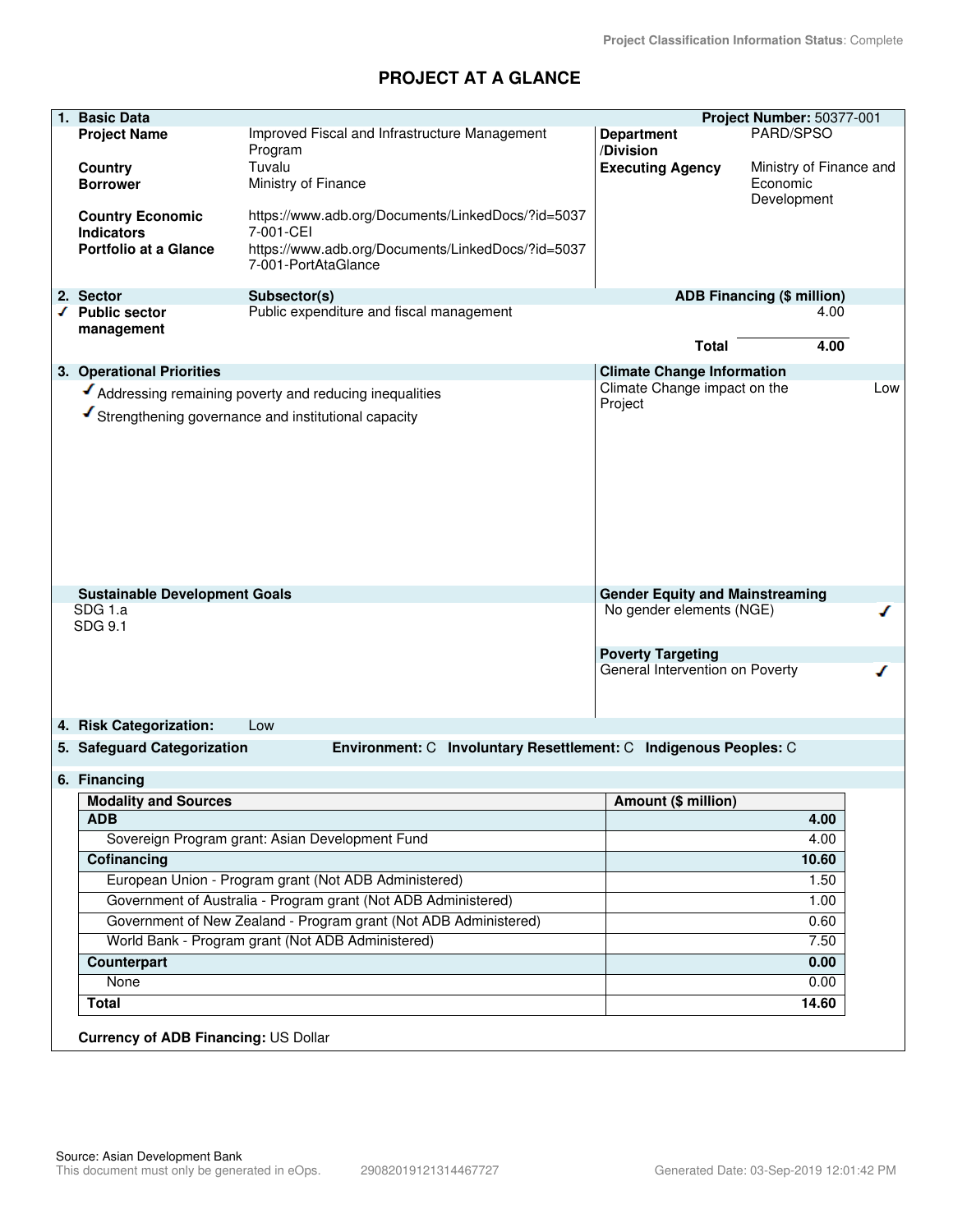## **I. THE PROPOSAL**

1. The Government of Tuvalu has requested financial assistance from the Asian Development Bank (ADB) for the proposed Improved Fiscal and Infrastructure Management Program to support reform efforts prioritized in the government's policy reform matrix (PRM).<sup>1</sup> The program will contribute to improved management of public finances and national infrastructure in Tuvalu.<sup>2</sup> A single-tranche, stand-alone, policy-based grant of \$4.0 million to be financed from ADB's Asian Development Fund grant resources is proposed.

## **II. PROGRAM AND RATIONALE**

## **A. Background and Development Constraints**

2. **Development context.** Categorized by ADB as a fragile state, Tuvalu is one of the smallest, most remote, most climate-change-vulnerable countries in the world. The public sector is the main employer and driver of economic activity, accounting for about two-thirds of gross domestic product (GDP). The private sector is small and undeveloped and has struggled to grow. With negligible exports, Tuvalu is heavily dependent on imports. The use of the Australian dollar and the lack of a central bank means that fiscal policy is Tuvalu's only tool for macroeconomic management. Achieving fiscal sustainability requires prudent management of volatile external revenue sources, including fishing-license fees, licensing royalties for the commercial use of the "dot.tv" internet domain name, and development assistance grants. To help reduce revenue volatility, the government created the Tuvalu Trust Fund (TTF) in 1987. Statutory provisions governing the fund provide for an automatic transfer of funds above the maintained value of the TTF to its associated buffer fund—the Consolidated Investment Fund (CIF). The CIF provides a source of funding for the budget and acts as a fiscal buffer when TTF earnings are low or when unexpected financing gaps arise. $^3\,$ 

3. **Economic and fiscal performance**. From a low annual average of 0.8% during 2011– 2014, economic growth accelerated to 4.9% on average during 2015–2018 through higher government expenditures underpinned by substantial increases in fishing-license revenues and a series of large infrastructure projects. Growth is projected to remain strong—above 4.0% in 2019 and 2020, buoyed by continued construction of major infrastructure projects. The fiscal surplus expanded from 13.6% of GDP in 2017 to 33.9% of GDP in 2018 because of another sharp rise in fishing-license revenues (from 49.6% of GDP in 2017 to 85.3% of GDP in 2018). Estimated external public debt was equivalent to 27.6% of GDP in 2018, and the International Monetary Fund (IMF) continues to classify Tuvalu's risk of debt distress as high.

4. **Risks to macroeconomic and fiscal framework**. While the medium-term outlook is broadly positive, there are downside risks that can reduce the government's ability to meet operational expenditures and debt repayments. External economic shocks could reduce remittance flows, diminish employment opportunities abroad, and adversely impact returns to the TTF. An unexpected decline in receipts from fisheries or donor grants would strain Tuvalu's fiscal position. The Pacific Catastrophe Risk Assessment and Financing Initiative assessment in 2015 estimated that, on average, Tuvalu should expect annualized disaster-related losses and damages of 0.6% of

 $\overline{a}$ 1 Government of Tuvalu. *Policy Reform Matrix: 2012–2019*. Funafuti.

<sup>2</sup> The proposed program is included in ADB. 2018. *Eleven (11) Small Pacific Island Countries: Country Operations Business Plan, 2019–2021.* Manila. It is aligned with ADB. 2016. Pacific Approach, 2016*–*2020. Manila. An initial draft of the design and monitoring framework is in Appendix 1.

<sup>3</sup> As of 30 March 2019, the market value of TTF Investments was \$122.3 million, while the maintained value was \$123.7 million, so investments were lower by \$1.4 million. The CIF targets a minimum balance of 16% of the TTF's maintained value; at \$22.8 million as of 30 March 2019, the CIF exceeded the minimum balance requirement by \$3 million.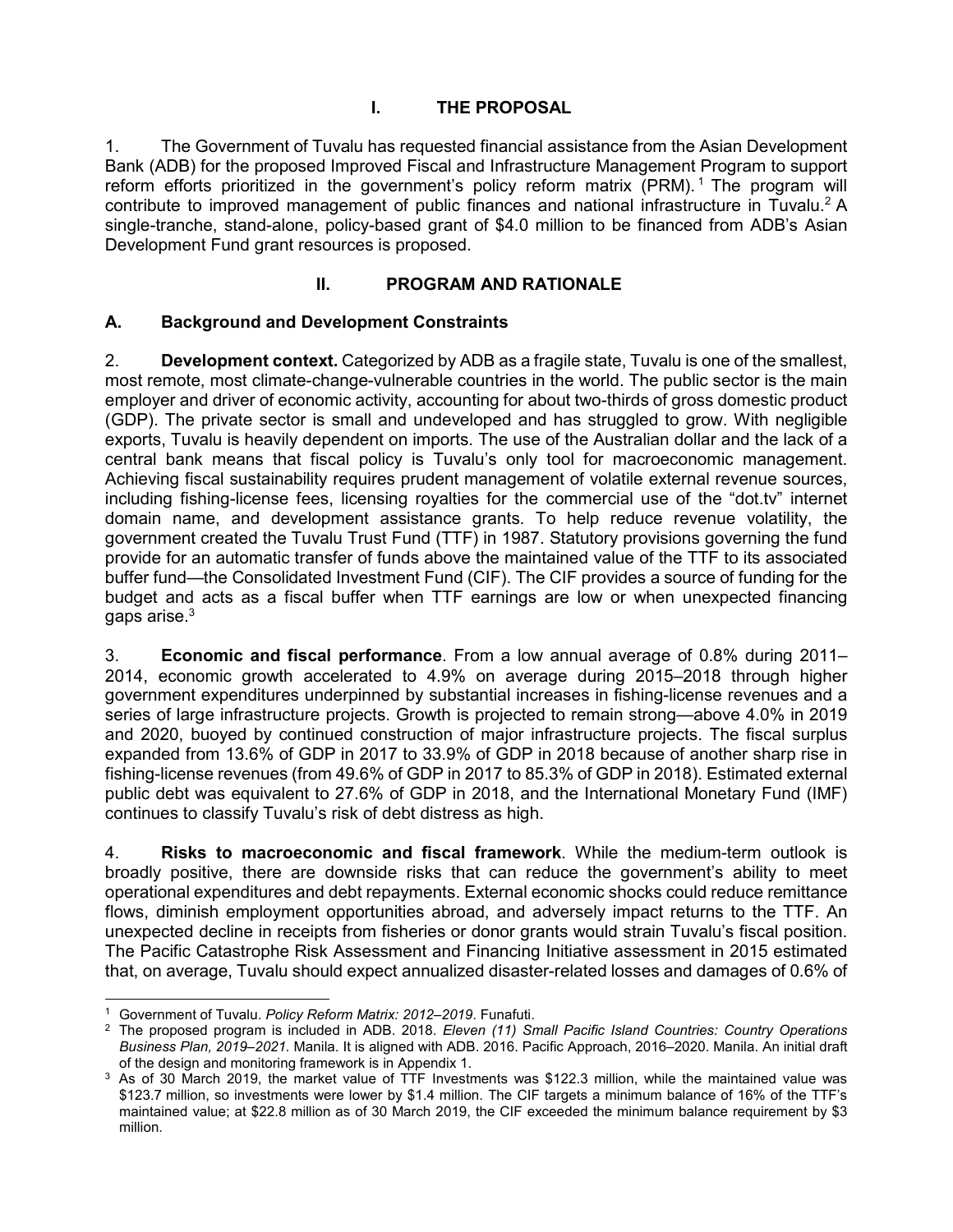GDP.<sup>4</sup>The government, through its Climate Change Policy, 2012–2021, is undertaking reforms to improve the country's resilience to shocks, but costs associated with physical adaptation, disaster risk reduction, and disaster response are large and may necessitate higher levels of development assistance.<sup>5</sup> In 2016, the government established the Tuvalu Survival Fund to help the country prepare and respond to climate change impacts; this fund is now valued at \$6.2 million. Such efforts by the government align with the IMF's 2018 Article IV Consultation, which calls for a stronger fiscal framework by building fiscal buffers and improving climate change risk management. $^6$ 

5**. Public financial management.** Tuvalu's public financial management (PFM) environment has improved through its commitment to implementing fiscal prudence in line with the Public Financial Management Roadmap, 2015–2018, which has led to greater macroeconomic stability and improved quality of public expenditures.<sup>7</sup> The government still needs to address weak fiscal management and slow implementation of PFM reforms and is aiming to update the PFM Roadmap to (a) improve the medium-term fiscal framework and credibility of the budget; (b) review financial legislation and subsidiary guidelines; (c) improve the capability and usage of the government Financial Management and Information System; and (d) build PFM capacity and service delivery.<sup>8</sup> The government has also recognized that procurement reforms implemented since 2012 can benefit PFM if noncompliance issues and lack of enforcement are tackled.<sup>9</sup> The government's fiscal vulnerabilities are associated with the questionable credibility of the government financial system this is partly because of discrepancies associated with using both cash accounting and partial accrual accounting, which needs to be addressed.

6**. Physical infrastructure assets.** Infrastructure management in Tuvalu is challenging because of a lack of economies of scale, high transport costs, and a harsh climate. When not managed and maintained properly, physical infrastructure assets pose fiscal risks, impact the quality of public service delivery, and compromise public health and safety. The harsh climate causes physical infrastructure assets to corrode and age quickly. Contractors typically do not build infrastructure assets to appropriate standards and often fail to take climate projections into account. Technical capacity for asset management is weak and institutional memory is missing, resulting in many assets being poorly constructed and maintained.

## **B. Policy Reform and ADB's Value Addition**

7. **Government vision.** The proposed program is aligned with the objective of Tuvalu's National Strategy for Sustainable Development (Te Kakeega III), 2016–2020 for a more protected, secure, and prosperous nation through sound macroeconomic management and policy and efficient, high-quality, and resilient infrastructure and support services. ADB's Strategy 2030 operational priorities of addressing poverty and reducing inequalities (operational priority 1), making cities more livable (operational priority 4), and strengthening governance and institutional capacity (operational priority 6), are applicable.<sup>10</sup> Since 2012, ADB, Australia, New Zealand, the European Union, and

 4 World Bank et al. 2015. *Advancing Disaster Risk Financing and Insurance in the Pacific: Regional Summary Note and Options for Consideration*. Washington, DC. Average annual loss data were compared to 2016 GDP. The replacement cost of exposed assets in Tuvalu—including all buildings as well as infrastructure (ports, airports, roads, bridges)—was estimated at \$268 million.

<sup>5</sup> Government of Tuvalu. 2012. *Climate Change Policy, 2012–2021.* Funafuti.

<sup>&</sup>lt;sup>6</sup> International Monetary Fund. 2018. Tuvalu: Article IV Consultation. Washington DC.

<sup>7</sup> Government of Tuvalu. 2015. *Public Financial Management Roadmap, 2015–2018*. Funafuti.

<sup>8</sup> The reforms in the new roadmap draw from the Government of Tuvalu's 2015 *Public Expenditure and Financial Accountability self-assessment*.

<sup>9</sup> ADB has supported public procurement reforms in Tuvalu since 2012, including the development of the 2012 National Procurement Policy, the Public Procurement Act 2013, and the Public Procurement Regulations 2014. The government established a central procurement unit in 2015 to oversee procurement and developed standard bidding documents.

<sup>10</sup> ADB. 2018. *Strategy 2030: Achieving a Prosperous, Inclusive, Resilient, and Sustainable Asia and the Pacific*, Manila; Government of Tuvalu. 2015. *National Strategy for Sustainable Development, 2016–2020.* Funafuti.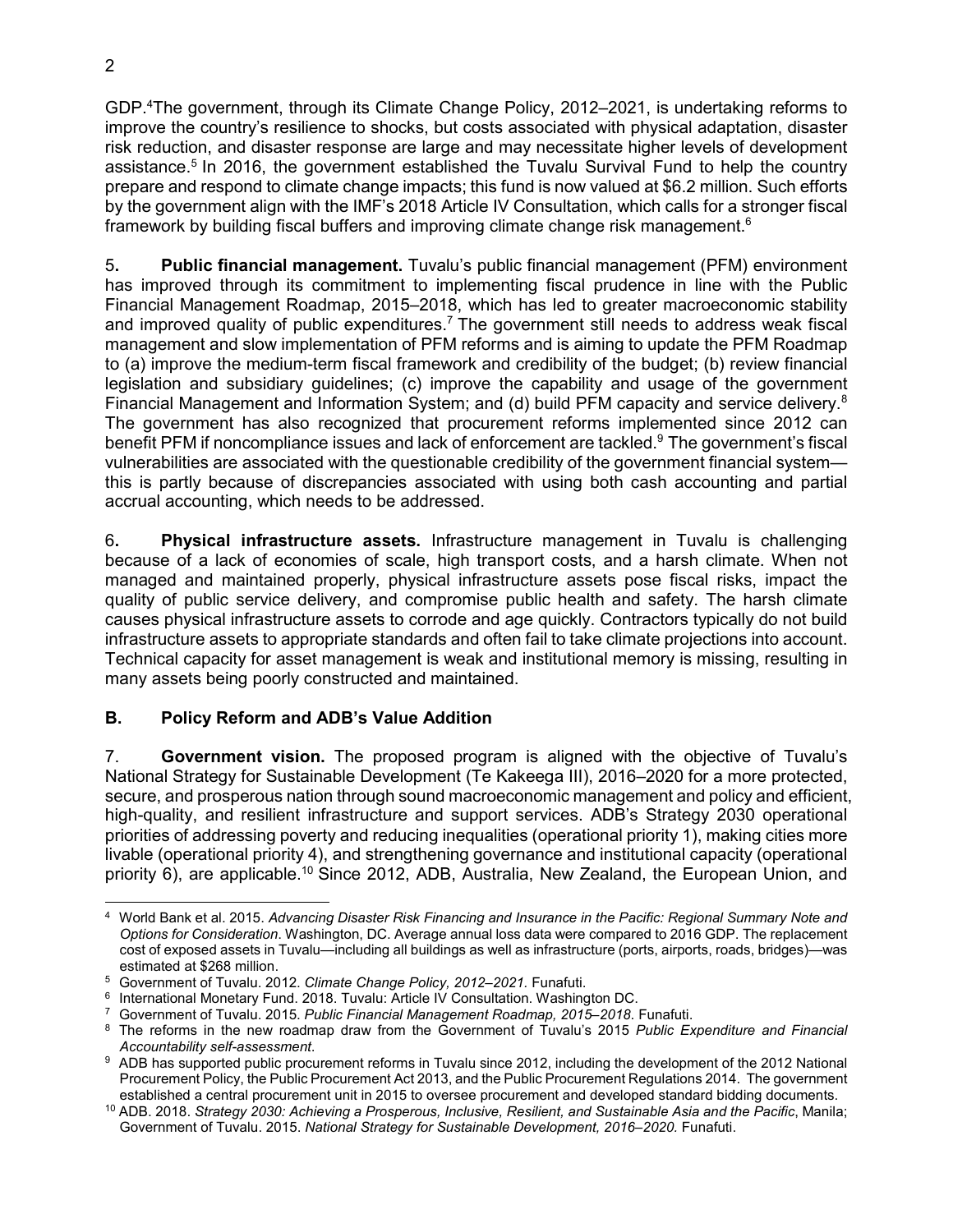the World Bank have supported the government's use of the PRM as a tool to strengthen public sector management. These development partners offered lon-standing policy engagement, technical assistance, and a coordinated program of budget support and reforms from 2012 to 2018. Support focused on PFM, fiscal policy, public administration, public enterprise performance and rationalization, health, and education reforms. Progress in these areas has resulted in ADB and other development partners providing \$27 million in budget support. ADB policy-based operations in 2012 and 2015 totaled \$4.3 million and supported PRM reform actions supporting PFM, public enterprise rationalization, private sector development, and fiscal policy.

8. **Reform areas.** This will be ADB's third program in support of the rolling government– development partner PRM and will facilitate reforms specific to (i) improving PFM and (ii) improving infrastructure management. <sup>11</sup> ADB will also develop a post-program monitoring framework to support implementation of longer-term reforms and ongoing policy engagement. The indicative policy actions for the proposed program are:

**(i) Improving policies and processes for public financial management.** The Cabinet will develop and endorse the PFM Reform Strategy, 2019–2021 to strengthen the foundations of PFM practices and overall fiscal discipline.<sup>12</sup> The cabinet will also develop and endorse a "Note to Adopt Full Accrual Accounting System," including a road map to upgrade PFM processes and systems, and will revise the Public Finance Act to ensure Tuvalu's compliance with accrual accounting according to Generally Accepted Accounting Principles. The cabinet will also develop and endorse a public procurement manual, a procurement complaints and appeals procedure, and a procurement suspension and debarment procedure to strengthen procurement compliance and put in place processes to respond to noncompliance.

**(ii) Improving institutional and legal frameworks for national infrastructure management.** The cabinet will endorse the Tuvalu Asset Management Framework, which identifies the maintenance requirements and investment needs of public sector infrastructure assets, ensuring that they deliver their intended functions with economic efficiency throughout their service life.<sup>13</sup> Parliament will draft and pass a Building Act and the implementing ministry will endorse the draft building code and commit to completing national consultations to finalize the building code by December 2019. The building code and associated legislation will ensure that construction adheres to acceptable standards of structural sufficiency, safety, and amenities for the public.

9. **ADB value addition and lessons learned.** The proposed program will draw on lessons from previous policy-based operations in Tuvalu and other Pacific island countries as well as the 2015 evaluation of the PRM, financed by the Government of Australia. These lessons relate to building strong political consensus, limiting reforms to a few substantive actions, institutionalizing joint government–development partner coordination mechanisms, and recognizing that deep institutional and structural change requires time to take root. <sup>14</sup> The design of the program is based

 $\overline{a}$ <sup>11</sup> Government of Tuvalu. *Policy Reform Matrix: 2012–2019*. Funafuti. ADB technical assistance is supporting implementation of these reforms.

<sup>12</sup> The PFM Reform Strategy, 2019*–*2021 replaces the PFM Roadmap, 2015–2018.

<sup>&</sup>lt;sup>13</sup> The Asset Management Framework is linked to the Tuvalu Infrastructure Strategy and Investment Plan, 2016–2025, which prioritizes infrastructure investments in Tuvalu over 10 years. As the custodian of all major infrastructure assets, the Ministry of Public Utilities and Infrastructure Implementation will commence implementation of the Asset Management Framework. Incremental implementation supported by technical assistance from development partners is recommended for this framework because of the varying capacities of different ministries.

<sup>14</sup>ADB. 2017. *Completion Report: Strengthened Fiscal Sustainability Program in Tuvalu.* Manila; ADB. 2014. *Completion Report: Strengthened Public Financial Management Program in Tuvalu.* Manila; Independent Evaluation Department, ADB. 2015*. Corporate Evaluation Study: ADB Support to Small Pacific Island Countries*. Manila. Government of Tuvalu. 2015. *Evaluation of the Policy Reform Matrix, 2012–2015*. Funafuti; and ADB. 2011. *Policy Brief: Policy-Based Programs for the Pacific Islands.* Manila.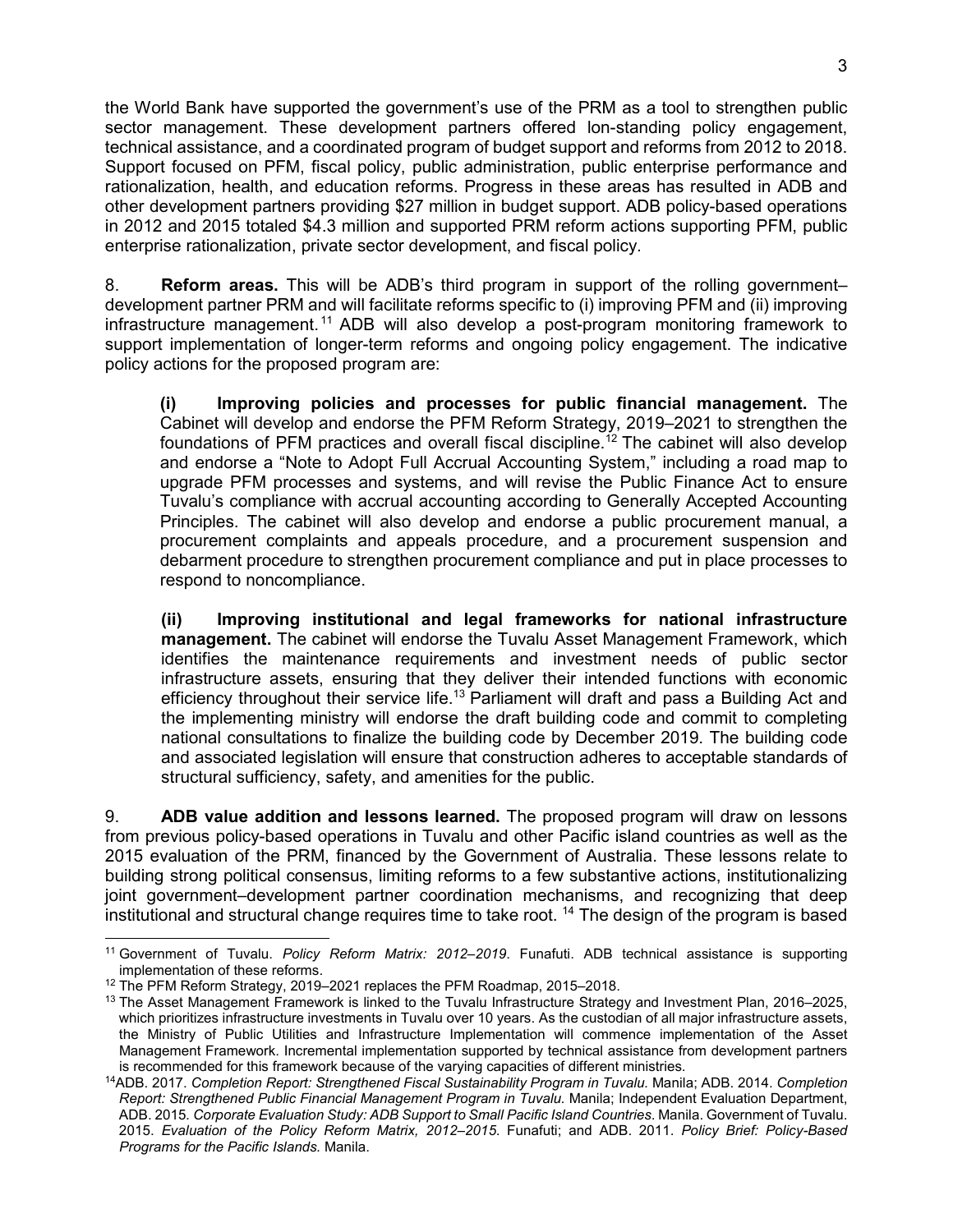on a small number of critical government-led reforms, incentivized by coordinated development partner budget support. ADB's strong relationship with the government and development partners has proved invaluable, enabling frank conversations on complex and politically sensitive reforms. Given Tuvalu's weak administrative capacity and high exposure to external shocks, reform-targeted technical assistance and flexibility to adjust reform triggers are essential to ensuring that policy reform programs remain relevant. Development partner engagement has been vital in supporting the government to clarify and sequence reforms, and will continue to be key in maintaining the government's reform momentum.

## **C. Impacts of the Reform**

10. The program's intended impact contributes to the Te Kakeega III (footnote 8) objectives of sound macroeconomic management and efficient, high-quality, and resilient infrastructure and support services. The intended effect of the reform is improved management of public finances and national infrastructure. The program will incentivize efforts in two reform areas (i) stronger policies and processes to improve PFM and (ii) institutional and legal frameworks to improve the management of national infrastructure.

## **D. Development Financing Needs and Budget Support**

11. The government has requested a grant of \$4.0 million from Asian Development Fund resources to help meet its projected budget financing needs, inclusive of the estimated costs of designing and implementing the reform program. With fishing-license revenues in 2019 projected to fall back to \$21.4 million—about the same level as in 2017—or \$16.9 million lower than the seasonal windfall recorded in 2018, the budget financing gap for 2019 is projected to be \$20.9 million.<sup>15</sup> Although the government's cash reserves in the CIF can accommodate key budget priorities for the next 3–5 years, this will require financial support. The proposed ADB grant and parallel collaborative partner cofinancing are indicated in Table 1.

| <b>Table 1: Financing Plan</b>    |                            |                                    |  |
|-----------------------------------|----------------------------|------------------------------------|--|
| <b>Source</b>                     | <b>Amount (\$ million)</b> | Share of Total <sup>a</sup> $(\%)$ |  |
| Asian Development Bank (grant)    | 4.00                       | 27.0                               |  |
| European Union (grant)            | 1.50                       | 10.0                               |  |
| Government of Australia (grant)   | 1.02                       | 7.0                                |  |
| Government of New Zealand (grant) | 0.40                       | 4.0                                |  |
| World Bank (grant)                | 7.50                       | 51.0                               |  |
| <b>Total</b>                      | 14.42                      | 100.0                              |  |

a Numbers may not sum precisely because of rounding.

Source: Asian Development Bank.

#### **E. Implementation Arrangements**

12. The Ministry of Finance and Economic Development will be the executing agency for the program. It will oversee the implementation of agreed policy actions, as well as be responsible for program administration, disbursements, and maintaining all records. The Ministry of Finance and Economic Development and the Ministry of Public Utilities and Infrastructure will be the implementing agencies for the program. Technical assistance (TA) from ADB and other development partners is supporting the implementation of the program policy matrix.<sup>16</sup> The program will be implemented from July 2018 to December 2019. The government will review Tuvalu's reform efforts and progress against this program's design and monitoring framework in close coordination with ADB and in the context of the annual review of the policy matrix. ADB will monitor the

 $\overline{a}$ <sup>15</sup> Government of Tuvalu. 2019. *National Budget*. Funafuti. The 2019 budget projects total domestic revenues to be \$38.9 million (A\$55.7 million) with planned expenditures to be \$59.7 million (A\$85.6 million).

<sup>16</sup> ADB. 2017. *Tuvalu: Supporting Reforms to Strengthen Fiscal Resilience and Improve Public Service Delivery.* Manila.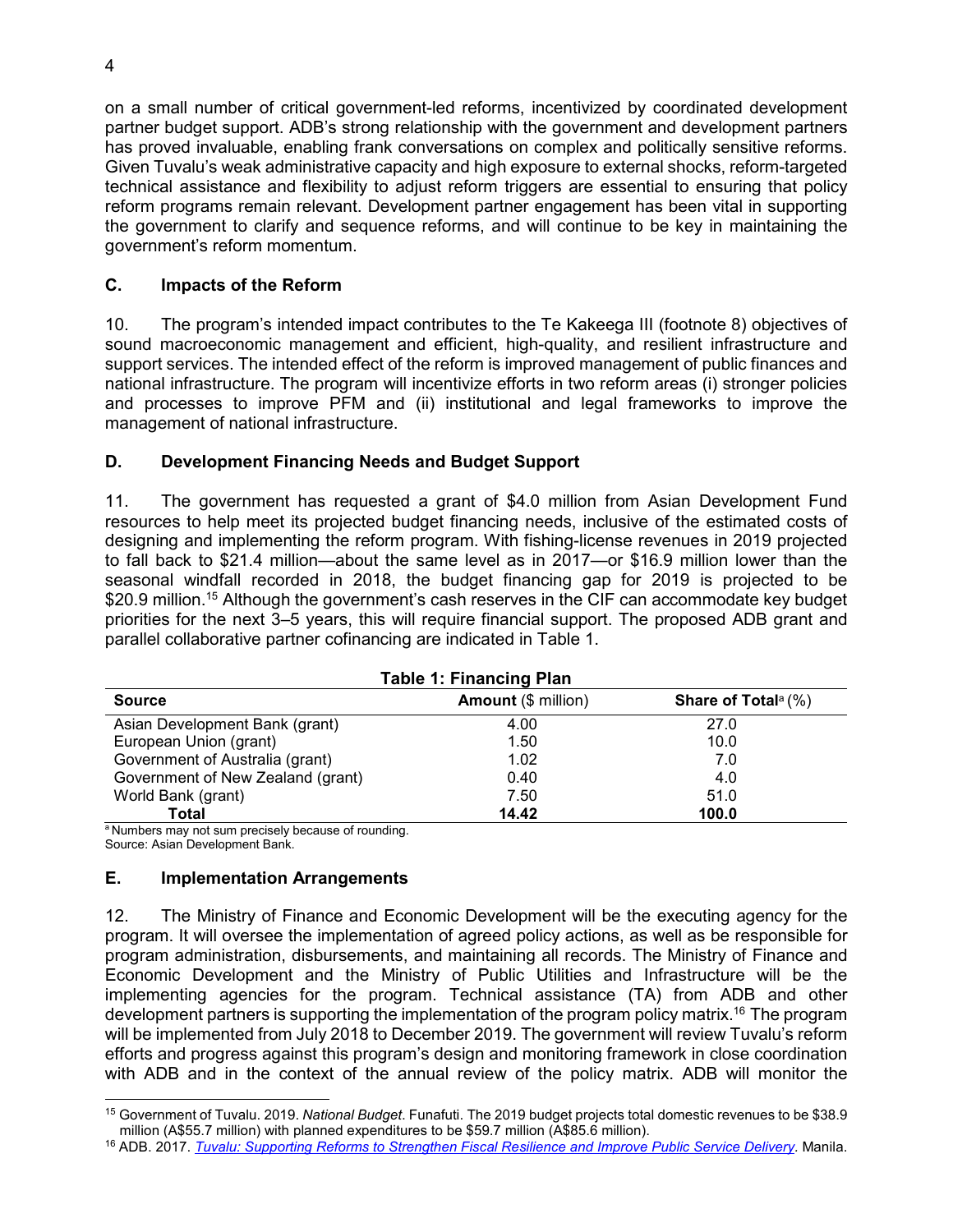implementation of reforms according to the post-program monitoring framework. The proceeds of the policy-based grant will be withdrawn in accordance with ADB's Loan Disbursement Handbook (2017, as amended from time to time).

## **III. DUE DILIGENCE REQUIRED**

13. Due diligence for the program, to be prepared in close collaboration with development partners, will include a risk assessment and risk management plan. The program is expected to be category C for environment, involuntary resettlement, and indigenous peoples. The IMF will provide a macroeconomic assessment letter. The initial poverty and social analysis is included in the list of linked documents. The Tuvalu Trust Fund Advisory Committee—including representatives of the governments of Tuvalu, Australia, and New Zealand—is tasked with monitoring risks and provides an independent assessment of PRM implementation progress and management measures.

14. The program is classified *no gender elements*. While improved management of public finances and national infrastructure will benefit all, the program contains no proactive gender design features. Gender design features, including gender responsive procurement and gender actions relating to the implementation of the Building Act and draft building code, will be explored in ADB's subsequent programs.

## **IV. PROCESSING PLAN**

## **A. Risk Categorization**

15. The program is categorized low risk as (i) the grant amount does not exceed \$50 million, (ii) ADB has a sound record of engagement in public sector management since 2009, (iii) the executing agency has reasonable capacity in externally financed project administration, and (iv) the program is not expected to be rated category A for any safeguard category.

#### **B. Resource Requirements**

16. ADB estimates that the program will require 5 person-months of ADB staff time. Other development partners, including the governments of Australia and New Zealand, the European Union, and the World Bank Group, are providing TA to help implement PFM reforms.

#### **C. Processing Schedule**

| <b>Table 2: Proposed Processing Schedule</b> |                                 |  |
|----------------------------------------------|---------------------------------|--|
| <b>Milestones</b>                            | <b>Expected Completion Date</b> |  |
| Fact finding mission                         | 25-27 July 2019                 |  |
| <b>Management Review Meeting</b>             | 3 September 2019                |  |
| Grant negotiations                           | 13 September 2019               |  |
| Board consideration                          | 31 October 2019                 |  |
| <b>Grant effectiveness</b>                   | 15 November 2019                |  |
| $\sim$                                       |                                 |  |

Source: Asian Development Bank.

#### **V. KEY ISSUES**

17. ADB will pay particular attention during processing and implementation to (i) maintaining the government's reform commitment and monitoring the political economy, (ii) ensuring timely TA to provide technical expertise or supplement government capacity; and (iii) ensuring close collaboration with development partners.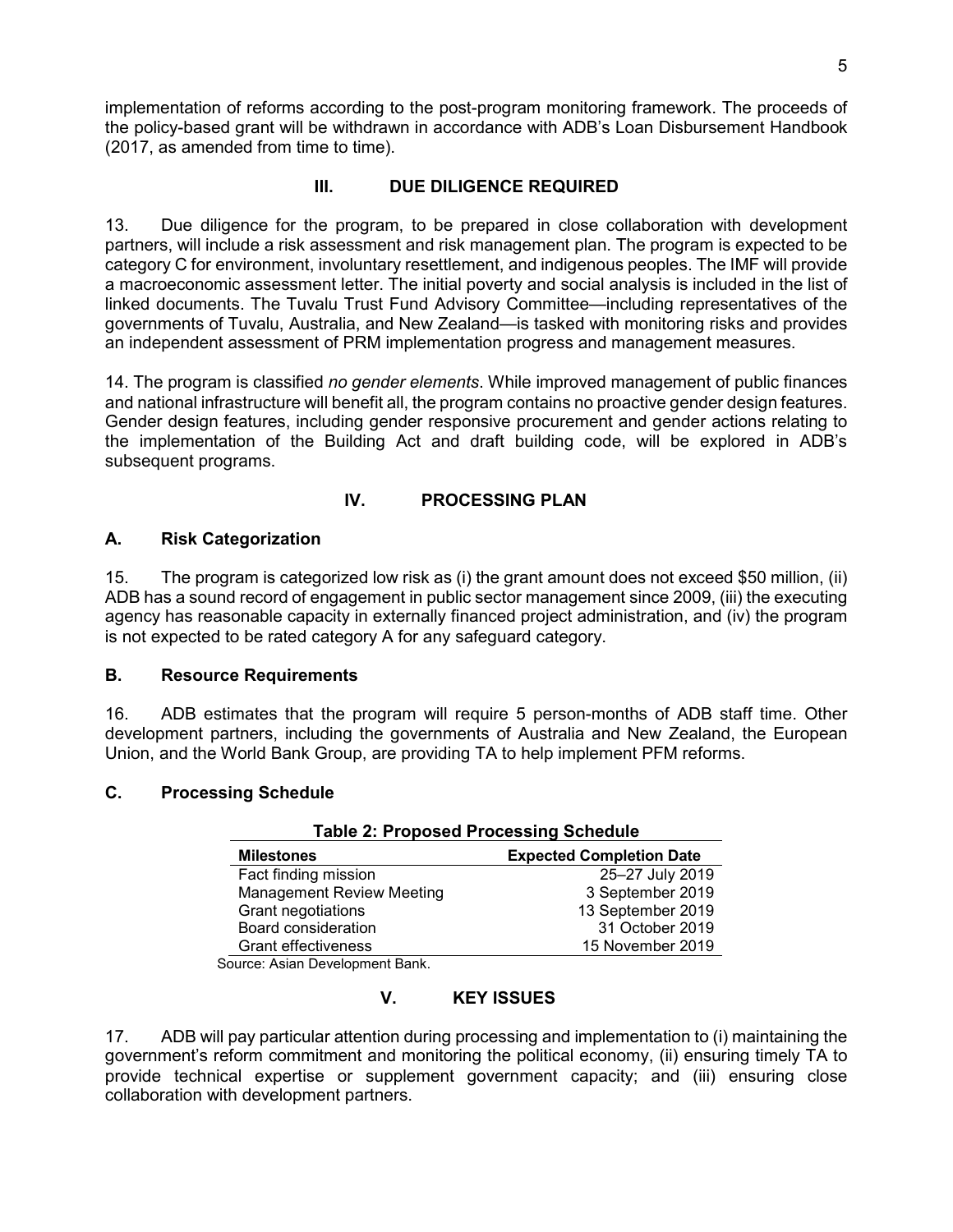## **DESIGN AND MONITORING FRAMEWORK**

(Initial Draft)

| <b>Country's Overarching Development Objective:</b>                                                          |                                                                                                                                                                                                                                                                                                                                                                                                                                                                                                                                                                                                                                                                                                                                                                                                                                                   |                                                                                                                                                        |                                                                                                                                                                                                                                           |
|--------------------------------------------------------------------------------------------------------------|---------------------------------------------------------------------------------------------------------------------------------------------------------------------------------------------------------------------------------------------------------------------------------------------------------------------------------------------------------------------------------------------------------------------------------------------------------------------------------------------------------------------------------------------------------------------------------------------------------------------------------------------------------------------------------------------------------------------------------------------------------------------------------------------------------------------------------------------------|--------------------------------------------------------------------------------------------------------------------------------------------------------|-------------------------------------------------------------------------------------------------------------------------------------------------------------------------------------------------------------------------------------------|
|                                                                                                              | National Strategy for Sustainable Development (Te Kakeega III), 2016–2020, aims to provide sound                                                                                                                                                                                                                                                                                                                                                                                                                                                                                                                                                                                                                                                                                                                                                  |                                                                                                                                                        |                                                                                                                                                                                                                                           |
|                                                                                                              | macroeconomic management and efficient, high-quality, and resilient infrastructure and support services.                                                                                                                                                                                                                                                                                                                                                                                                                                                                                                                                                                                                                                                                                                                                          |                                                                                                                                                        |                                                                                                                                                                                                                                           |
| <b>Results Chain</b>                                                                                         | <b>Performance Indicators with</b>                                                                                                                                                                                                                                                                                                                                                                                                                                                                                                                                                                                                                                                                                                                                                                                                                | <b>Data Sources and</b>                                                                                                                                | <b>Risks</b>                                                                                                                                                                                                                              |
| <b>Effect of the Reform</b>                                                                                  | <b>Targets and Baselines</b>                                                                                                                                                                                                                                                                                                                                                                                                                                                                                                                                                                                                                                                                                                                                                                                                                      | <b>Reporting</b>                                                                                                                                       |                                                                                                                                                                                                                                           |
| Improved management of<br>public finances and<br>national infrastructure                                     | By 2021:<br>More than 50% of infrastructure<br>spending linked to Infrastructure<br>and Asset Management<br>Framework<br>(2018 baseline: framework<br>developed in April 2018 but not<br>implemented)<br>Improvements in the PEFA ratings<br>for Tuvalu: B for PI-17, C for PI-19,<br>B+ for PI-20, B+ for PI-22, and A<br>for PI-25 (2015 baseline: C for PI-<br>17; D+ for PI-19; B for PI-20; B for<br>PI-22, and B+ for PI-25) <sup>a</sup>                                                                                                                                                                                                                                                                                                                                                                                                   | National budget<br>documents<br>PEFA updates                                                                                                           | Deterioration in<br>macroeconomic<br>conditions causes<br>government to shift<br>resources away from<br>sustaining the<br>reforms<br>Change in<br>government following<br>September 2019<br>elections may impact<br>reform sustainability |
| Reform areas under<br>program<br>1. Policies and<br>processes for public<br>financial management<br>improved | Indicative Policy Actions <sup>b</sup><br>By July 2019:<br>1.1 PFM Reform Strategy, 2019-<br>2021 developed and endorsed by<br>cabinet<br>(2018 baseline: PFM Roadmap,<br>2015-2018 achievements tracked<br>using quarterly monitoring matrix)<br>1.2 "Note to Adopt Full Accrual<br>Accounting System," including a<br>road map to comply with accrual<br>budgeting and accounting<br>standards, developed and<br>endorsed by cabinet<br>(2018 baseline: partial cash and<br>accrual accounting practices; not<br>applicable)<br>1.3 Public Finance Act amended to<br>ensure that national accounts are<br>prepared in a format consistent<br>with internationally recognized<br>public sector reporting standards.<br>(2018 baseline: Accounting<br>practice for government to<br>implement is not specific in the<br>Public Finance Act, 2008; | Cabinet papers<br>Policy documents<br>TA reports<br>Executing agency and<br>implementing agency<br>communication<br>PFM quarterly<br>monitoring matrix | Capacity constraints,<br>workload pressures,<br>staff turnover reduce<br>continuity and quality<br>of reform<br>implementation<br>Stakeholders<br>interfere with reform<br>process because of<br>opposing individual<br>interests         |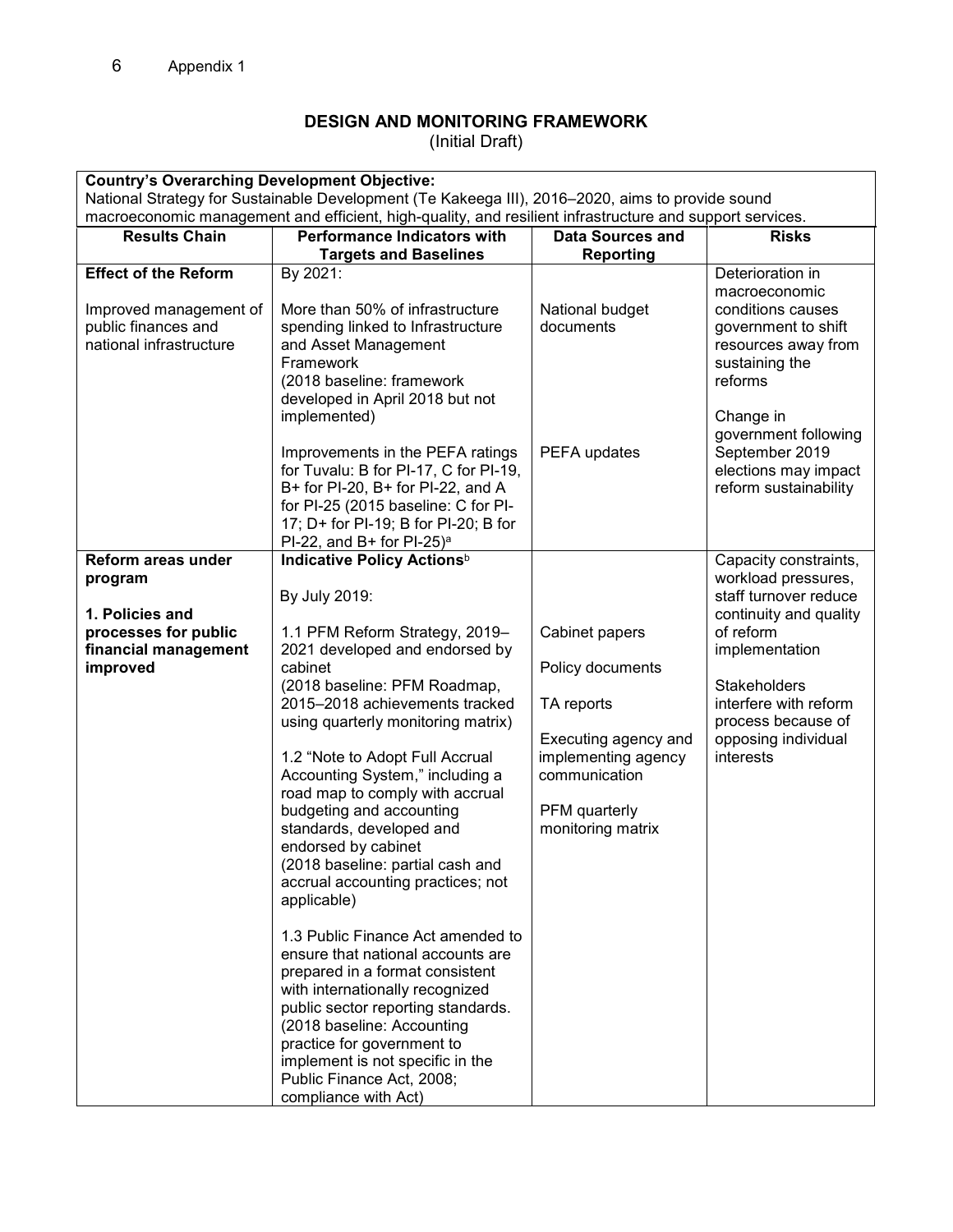|                                                                                                                                                                                                                                       | 1.4 Public procurement manual,<br>procurement complaints and<br>appeals procedure, and<br>procurement suspension and<br>debarment procedure developed<br>and endorsed by cabinet<br>(2018 baseline: 47% of major<br>procurement [by value] undergoes<br>competitive procurement process;<br>2012-2018: 50% or more)                         |  |
|---------------------------------------------------------------------------------------------------------------------------------------------------------------------------------------------------------------------------------------|---------------------------------------------------------------------------------------------------------------------------------------------------------------------------------------------------------------------------------------------------------------------------------------------------------------------------------------------|--|
| 2. Institutional and legal<br>framework for national<br>infrastructure<br>management improved                                                                                                                                         | 2.1 Tuvalu Asset Management<br><b>Governance Framework</b><br>developed and endorsed by<br>cabinet<br>(Baseline: No framework;<br>improved maintenance of public<br>infrastructure)                                                                                                                                                         |  |
|                                                                                                                                                                                                                                       | 2.2 Building Act 2019 drafted and<br>passed by parliament and draft<br>building code developed and<br>endorsed by implementing<br>Ministry.<br>(Baseline: Building code<br>developed in 1990 but had no<br>enabling legal framework for its<br>implementation; more public<br>infrastructure meeting a higher<br>level of safety standards) |  |
| <b>Budget support</b><br>Asian Development Bank:<br>\$4.00 million grant by Q4 2019                                                                                                                                                   |                                                                                                                                                                                                                                                                                                                                             |  |
| <b>Government of Australia:</b><br>\$1.02 million (A\$1.5 million) grant by Q3 2019<br>\$0.40 million (NZ\$1.0 million) grant by Q3 2019<br>Government of New Zealand:<br>\$1.50 million (€1.3 million) by Q3 2019<br>European Union: |                                                                                                                                                                                                                                                                                                                                             |  |
| World Bank:<br>DEEA DULLETU<br>ata.                                                                                                                                                                                                   | \$7.50 million grant by Q4 2019<br>$\mathbf{J}$ . The set of $\mathbf{J}$<br>$\mathbf{r}$                                                                                                                                                                                                                                                   |  |

PEFA = Public Expenditure and Financial Accountability, PFM = public financial management, Q = quarter, TA = technical assistance.

Source: Asian Development Bank.

<sup>a</sup> PEFA indicators: PI-17 recording and management of cash management balances, debt and guarantees; PI-19 transparency, competition, and complaints mechanism in procurement; PI-20 effectiveness of internal controls for non-salary expenditure; PI-22 timeliness and regularity of accounts reconciliation; PI-25 quality and timeliness of annual financial statements.

b The policy actions (and the data sources and reporting mechanisms) listed are indicative, and will be further refined and revised during program processing and appraisal.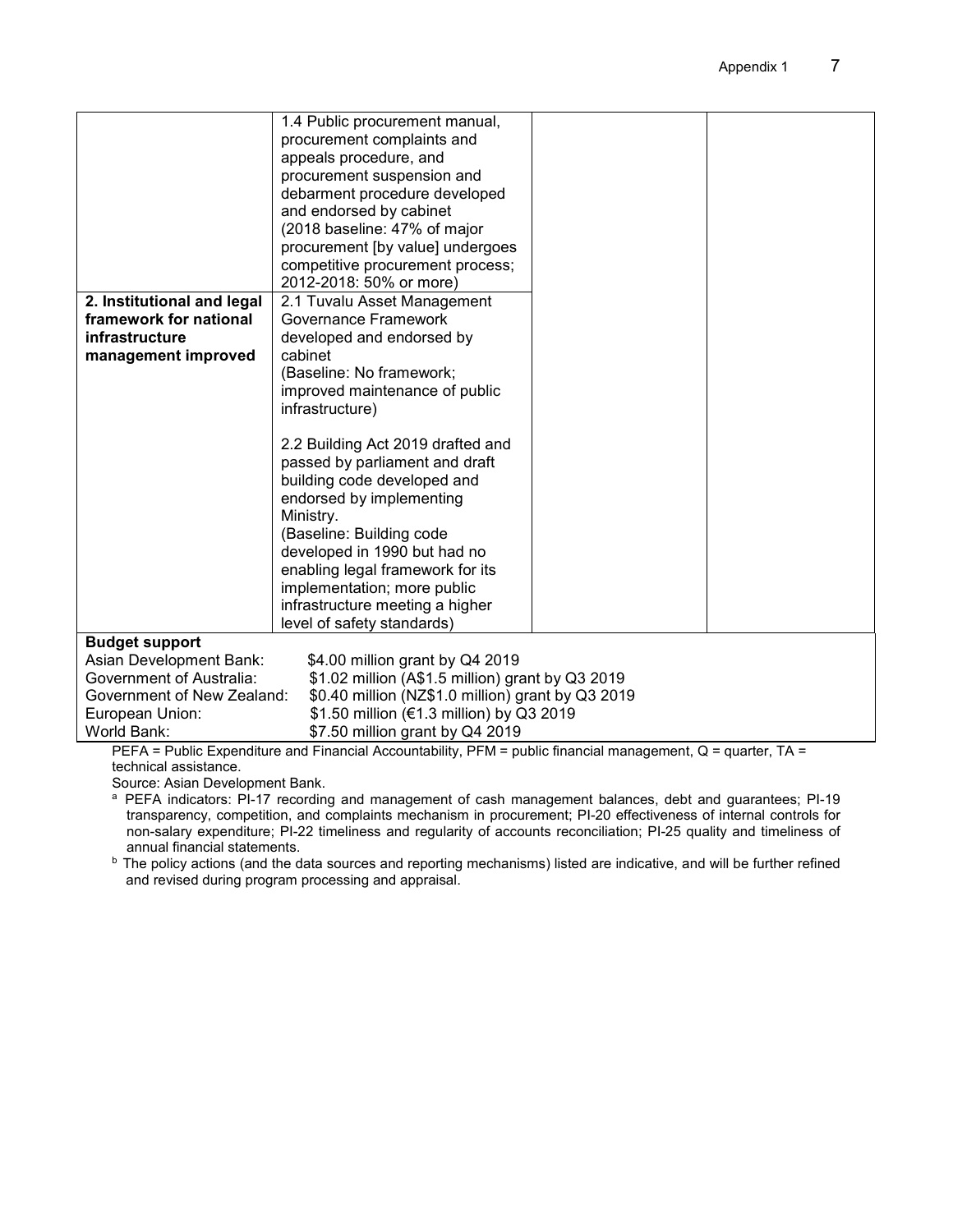#### **PROBLEM TREE**